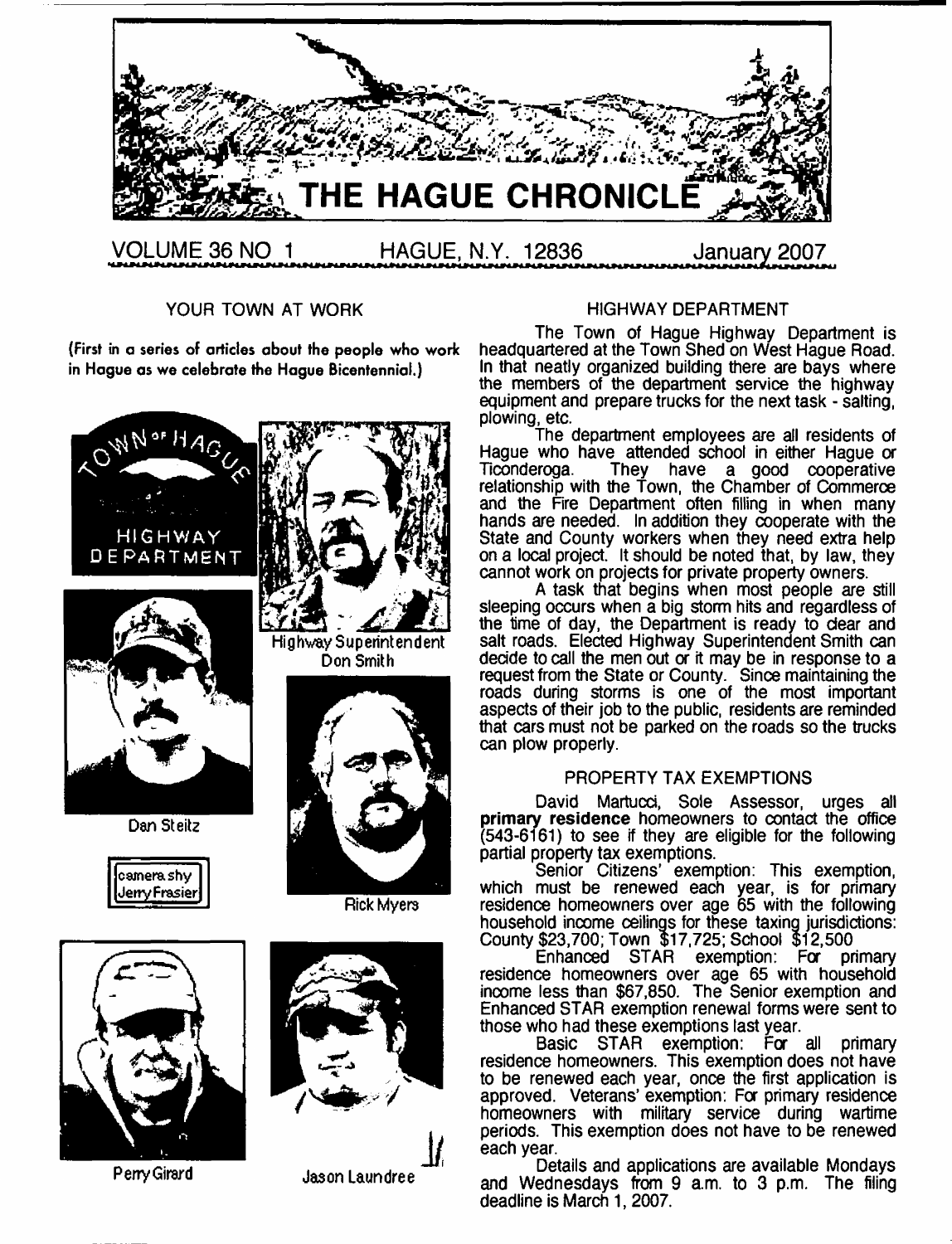- **2**-

The New Year 2007 has arrived and the Seniors are looking forward to another productive year. January's meeting will be held on Tuesday, January 23rd - at 1:30 PM at the Community Center. Our Guest Speaker will be Elizabeth Shriner of the Glens Falls Association for the Blind.

Please take note: Before the meeting starting at 1 o'clock - Elizabeth Shriner will conduct a FREE EYE HEALTH SCREENING and if necessary, again after the meeting. Anyone wishing to take advantage of this free eye screening, please stop in. You are welcome. We also invite you to stay for the afternoon's program which should be very interesting. Refreshments will follow.

Do check this column every month for our news articles to stay abreast of what is happening with the Hague Seniors. Anyone who is at least 55 can join and membership is still only \$5.00 per year. We meet every fourth Tuesday of the month, usually at 1:30 PM. The door is always open to new members. Come check us out. We will leave the *Light on for You\*

If you have any questions, please give Madeline Pelkey a call at 543-6130. ... mp

#### FIREMEN ACHIEVE CERTIFICATION

Ten Hague Firemen recently completed a total of 240 hours of training for certification as a Confined Space Rescue Team. Equipment and training expenditures amounted to \$7,400, a considerable savings to the Town of Hague. We are proud to add this new facet to the department's capability. If anyone would like to help defray these costs with a contribution, it would be gratefully accepted.

In December there were 3 fire calls using 21 man hours, and also 3 ambulance calls using 19.5 man hours.

This year the Winter Carnival Firemen's Breakfast will be offered only on Saturday, Feb. 17 from 7-11 a.m. As in the past, all proceeds will benefit the Mary Beste Scholarship Fund. Help us support this very worthy cause.

Winter has been a long time coming, but ice is beginning to form on some smaller lakes and ponds. Be careful of thin ice and near anywhere that ice eaters are in use. ...jm

The Champlain Valley Chorale announces resumption of rehearsals for its upcoming Spring concert. Weekly rehearsals will be held each Tuesday evening at 7:00 P.M. in Fellowship Hall of the First United Methodist Church, Wicker Street, Ticonderoga, beginning January 23, 2007, and continuing to the concert presentation in May. New singers in all sections are welcomed, and no necessary. For please contact the president, Richard Barney, at 585- 9809.

#### ROTARY CLUB TO HOLD AUCTION

The Rotary Club of Northern Lake George will hold a silent auction in connection with the Beste Scholarship dinner on the Hague Winter Weekend. The auction will take place at the Silver Bay YMCA of the Adirondacks on Saturday, February 17th at 6 PM. There will be items and gift certificates donated by many area businesses. Proceeds will be used for the Rotary Club's many local projects including scholarship, support for our schools, help for the needy, as well as worldwide programs including foreign student exchanges and eradicating polio. Come and have a good dinner, find some wonderful auction bargains and have a great time. All are welcome.

#### SILVER BAY EVENTS

A monthly Men's Prayer Breakfast meets the first Friday of every month. On Friday, February 2, the breakfast will be held from 7:30 - 9:00 am in Brookside Community House on the Silver Bay campus. There is no charge for this program.

During the Hague Winter Weekend, The Silver<br>YMCA of the Adirondacks will hold an Bay YMCA of the Adirondacks will hold an interdenominational worship service on Sunday, February 18 at 10:00 am in the Helen Hughes Memorial Chapel. Rev. Bruce Tamlyn will be preaching. All are welcome.

Fa folks coming back to town looking for lodging options, rooms will be available at Silver Bay YMCA during the Hague Winter Weekend. Rooms and heated cottages are available to fit all budgets. Complete details are available at [<www.silverbay.org/lodging>](http://www.silverbay.org/lodging).

#### TICONDEROGA COMMUNITY PROGRAMS

Fort Ticonderoga, the Ticonderoga Heritage Museum and the Ticonderoga Historical Society are jointly sponsoring a series of programs for the community.

The next event is a program "Once Upon an Island" presented on January 31 at 7 pm by Fred Following that will be "David Rusco: Revolutionary War Soldier.." by Elsa Gilbertson on February 14th at 7 pm. Both programs will take place at the Thompson-Pell Research Center at Fort Ticonderoga.

| <b>Editor: Dorothy Henry</b>                                                         | Publisher: Judith Stock (518-543-6517)                                                         |
|--------------------------------------------------------------------------------------|------------------------------------------------------------------------------------------------|
|                                                                                      | Hague, New York 12836-0748                                                                     |
|                                                                                      | <b>PO Box 748</b>                                                                              |
| deductible contribution to:                                                          | THE HAGUE CHRONICLE                                                                            |
|                                                                                      | The Hague Chronicle is supported by its readers and you may send your yearly tax               |
|                                                                                      |                                                                                                |
| <haguechronicle@nycap.rr.com> or to the address below.</haguechronicle@nycap.rr.com> |                                                                                                |
|                                                                                      | Tuesday of each month. The news deadline is six days earlier. Please send news or questions to |
|                                                                                      | THE HAGUE CHRONICLE is mailed out by volunteers on the Thursday after the third                |
|                                                                                      |                                                                                                |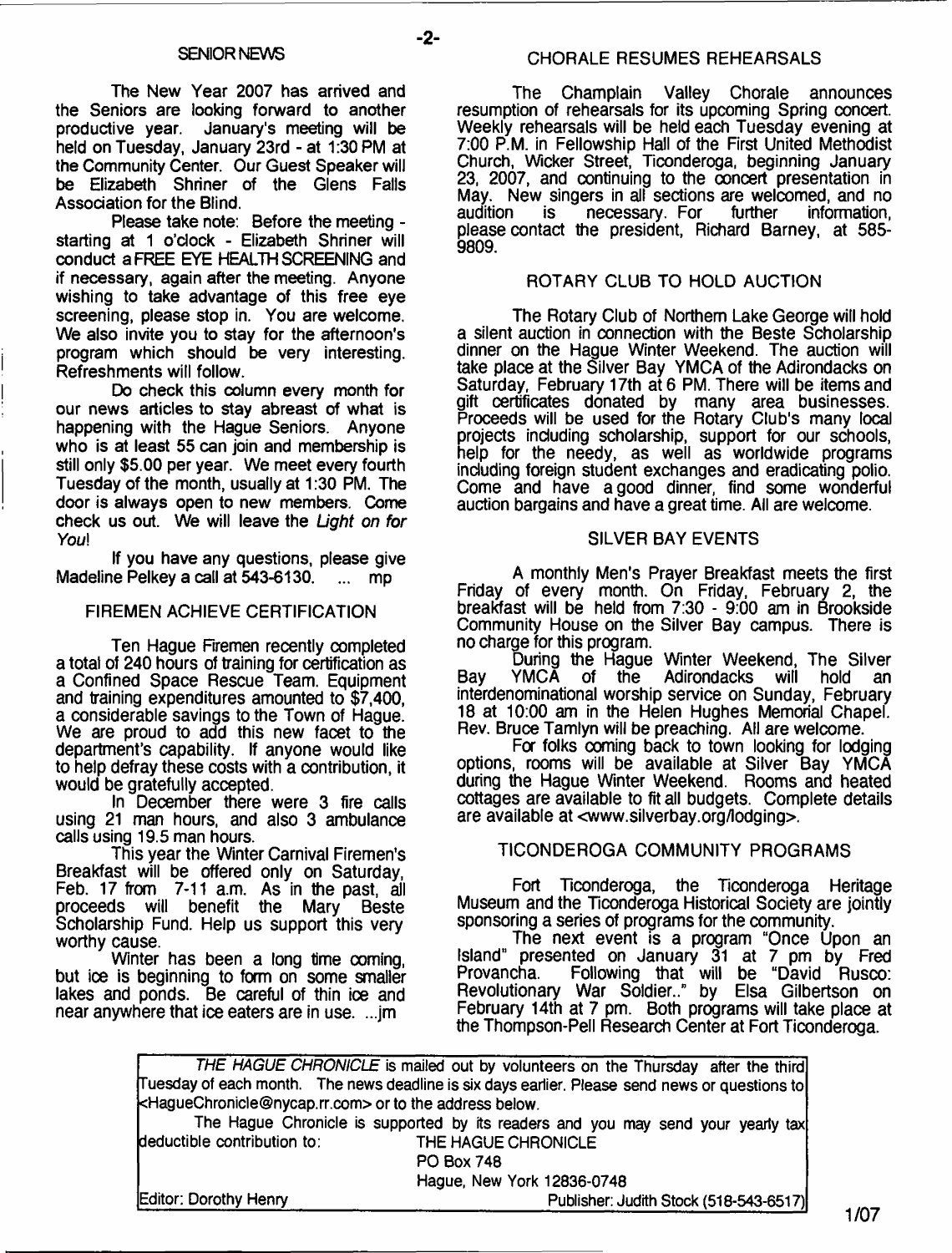#### TICONDEROGA REVITALIZATION

-3-

The Ticonderoga Town Board recently formally adopted the town's comprehensive plan. It is the town's only fully comprehensive plan adopted to date and the first land-use plan adopted by the town in some thirty years. The plan focuses on promoting economic growth while preserving every historical aspect of the town and its unique natural environment. The comprehensive plan is to serve as the foundation for restructuring the town's zoning ordinance and may also form part of the basis of discussions with the Adirondack Park Agency.

The town has also received additional grant money for its Ticonderoga Main Street Partnership (TMSP) in its pursuit of sustained grassroots efforts to revitalize the downtown<br>area. All Ticonderoga residents and other All Ticonderoga residents and other persons are invited to attend and participate in the TMSP monthly meetings from 4:30 - 6 pm at the Supervisor's Office in the Community Building on Montcalm Street. This month's meeting will be held on Tuesday, January 16th and will feature Teresa Lynch, a Senior Program Director of the National Trust for Historic Preservation.

Further information about the Ticonderoga Main Street Partnership may be obtained from its website [<www.ticonderogamainstreet.com](http://www.ticonderogamainstreet.com)> or<br>from Brick Howe at 518-585-2746 or at  $518-585-2746$ <[eahowe@rosevilleco.com](mailto:eahowe@rosevilleco.com)>.

#### WITH THE LGLC

The Lake George Land Conservancy<br>LGLC) recently hosted a discussion about recently hosted a discussion about incentives for landowners who voluntarily protect private lands using conservation easements. The new incentives include an increased federal tax deduction and a New York State tax credit Whether a working family farm, forest land,<br>shoreline or other natural resource, local shoreline or other natural resource, landowners can ensure that their family lands remains as is, for their children and for future<br>generations, by protecting the important protecting the conservation values on their lands from future development through the granting of a the granting of a conservation easement. Federal tax deductions will be allowed only for conservation easements donated by December 31, 2007, unless extended by Congress. New York State will grant a tax credit. For more information call or email Diane Potter at the Lake George Land<br>Conservancy at 518-644-9673 or Conservancy at 518-644-9673 or [<dpotter@tnc.org](mailto:dpotter@tnc.org)>.

#### FREE TAX HELP

The Hague Chamber of Commerce will again be coordinating the AARP Tax aide program. Free tax counseling and preparation will take place at the Community Center. Further details will be published next month.



**Paparellas on fall scavenger hunt at Silver Bay**

#### FREE COMMUNITY PROGRAMS AT SILVER BAY

The Silver Bay YMCA of the Adirondacks will hold an Open House Week from January 29 - February 3 on the Silver Bay campus. Participants are encouraged to try the fitness center, a fitness class, and the climbing wall in the Fisher Gymnasium. The Open House is free to all in the community and will introduce new community programs in fitness and conditioning, indoor wall climbing, and the beginning of monthly events - a dinner and movie and a community cook-off.

The first "Dinner and a Movie" will be held on Friday, February 2 at 6:00 pm in The Store. There is no fee but donations will be taken at the door. The First Community Cook-off will be a Homemade Soup and Bread Cook-off on Saturday, February 24 at 6:00 pm in The Store. There is no admission fee, but each family is asked to bring one homemade soup and/or homemade bread to share.

During the Open House Week, the Silver Bay YMCA Fitness Center will be open to local community members between the hours of 9 am and 11 am on Monday, January 29 and Wednesday January 31. On Tuesday, January 30 and Thursday, February 1 the hours are from 5 to 8 pm. A certified fitness trainer will be there to help assist, instruct, and answer anyone's questions regarding their fitness goals. A free Core Conditioning fitness class will be held on Tuesday, January 30th from 5-6pm and all levels welcome. The climbing wall will be open for all ages on Tuesday, January 30 at 6:30 pm and Thursday, February 1 at 7:30 pm. There is no charge for any of these programs during Open House Week. For further information on the fitness programs, contact the trainer,<br>Doug Sham, at 543-8833, ext 249 or  $543 - 8833$ <[DSham@silverbay.org>](mailto:DSham@silverbay.org).

Following the free Open House week, a Silver Bay YMCA membership is required for use of the programs at the Fisher Gymnasium. Financial assistance with membership dues is made possible through the OPEN PATHWAYS program based on family income and number of dependents. OPEN PATHWAYS is made possible through the generous contributions of our members and supporters in the Annual Giving Campaign. Contact our Membership Director at 543.8833 ext 235 for details or to obtain an application.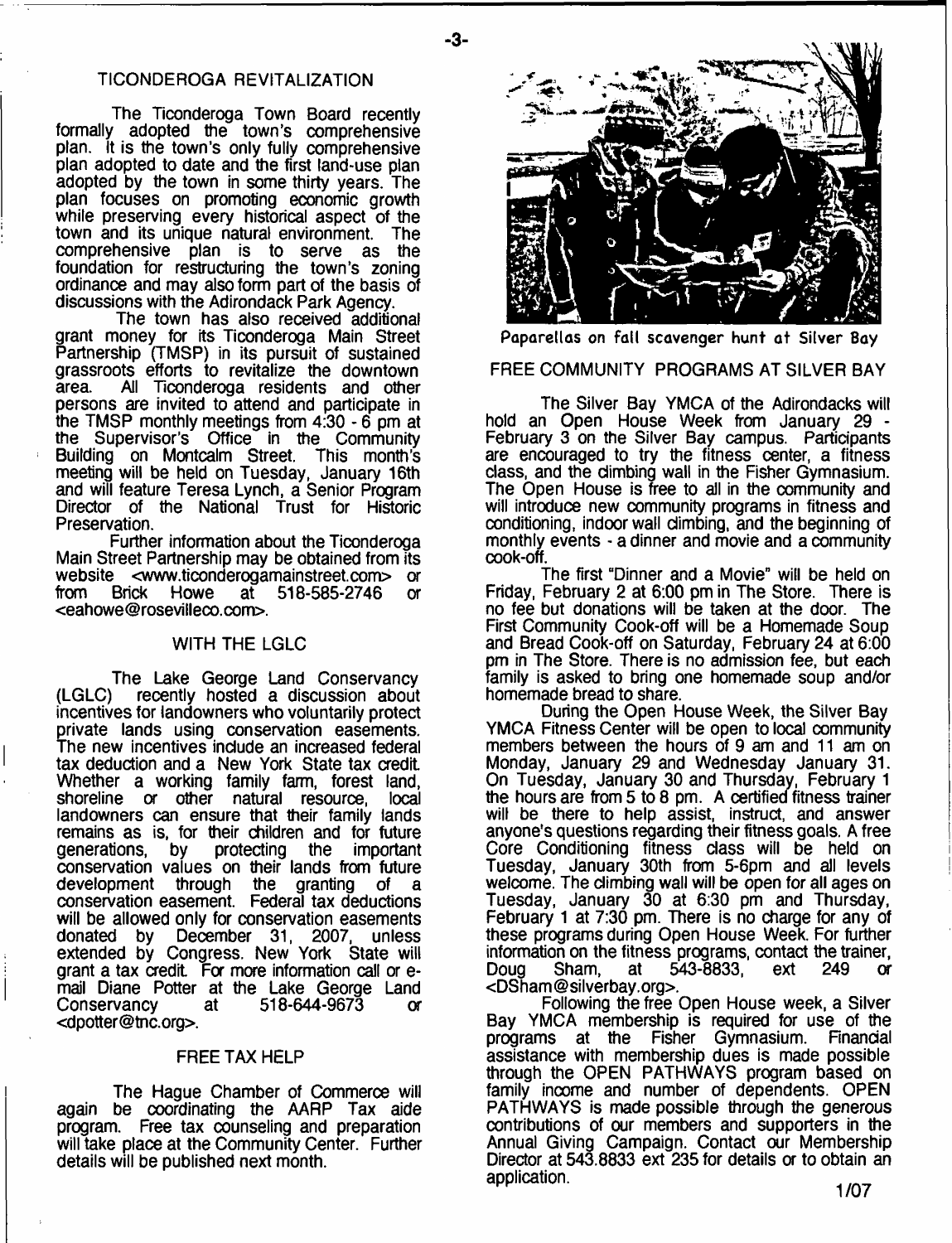#### ZONING BOARD OF APPEALS - 12/28/06

Chairman Robert Goetsch, Martin Fitzgerald, II, George lanson, Glen McKee, Lindsay Mydlarz and Bill Pittman were all present. One seat remains vacant.

#### SHEEHAN. (25.3-1-16) Graphite Mountain Rd. OCI/OCII

The applicant is requesting a variance for a six foot chain link fence and would like to maintain a one foot setback from the property line. The neighbors, the Girards, have given permission for the fence to remain until the ZBA makes their decision.

The Board determined the application to be complete and scheduled a public hearing for the January meeting.

#### PLANNING BOARD-1/4/07

Chairman David Swanson, Roily Allen, John Brown, Tim Costello, Pam Peterson and Erwin Siwek were present. Peter Foster was absent.

#### WATERS (25.4-1-18.11) 239 Decker Hill Road. SCUZ/OC1

The applicant is requesting a four lot<br>sion.of.a.16.1.acre.parcel. Eleven.lots.have subdivision of a  $16.1$  acre parcel. been subdivided from the original parcel since 1973. The proposed four lot subdivision is a Class B project. The Board members discussed with John<br>Breitenbach, representing the applicant, the representing the requirements for a major and minor subdivision. Using the Site Review process will allow the Planning Board to address most of the building and lot issues. The Board deemed the project a minor subdivision and set a date for a site visit. They also deemed the application complete and have set a public hearing for the February 1 st meeting.

#### KOSTIDES (26.17-2-2) 8 Lakeshore Terrace .TR1

The applicant is requesting a subdivision into 3 lots of a 4.02 acres parcel at the top of Lakeshore Terrace. The original parcel is an irregular lot and a right of way will have to be given for the third lot to be developed. The Board discussed with Mr. Breitenbach, representing the applicant, the criteria that needed to be included in the sketch plan. No action was taken at the convenience of the Board member Peterson, who has adjoining property, recused herself from the table and discussion.

#### WHITE/BOSI (Lot # 93.12-1-4, 24, 35.1) Lakeshore Drive. TR-1

The applicants are applying for a lot line change for three lakefront lots. If approved, the three lots will be combined to become two lots. Adjoining properties (west of Route 9N) will be consolidated upon filing of the lot line change with Warren County. No lot will become more non-conforming. Contractor Skip Hourigan presented a survey of the lots and explained how they would be divided. A site visit was scheduled.

SHEEHAN. (25.3-1-16) Graphite Mountain Rd. OCI/OCII

The applicant is requesting a variance for a six foot chain link fence and would like to maintain a one foot setback from the property line. The neighbors, the Girards, have given permission for the fence to remain until the ZBA makes their decision.

The Planning Board recommended to the Zoning Board of Appeals, which must decide on the variance, that the integrity of the four foot fence regulation be maintained.

#### RYPKEMA (43.5-2-5) 9820 Graphite Mountain Road. Hamlet

The applicant is applying for a change of use from a residential property to a commercial property in order to open a retail store selling furniture, home accessories, gifts, and wine. Retail operations are allowed in the Hamlet under Type I Site Plan Review and the applicant will have to comply with NY Liquor Authority Laws and be licensed for the sale of wine. A site visit was scheduled.

#### TOWN BOARD - 12/28/06

The Town Board met with all members present for their end of the year meeting to pay final<br>daims and close the books for 2006. There is claims and close the books for 2006. approximately \$225,000 unexpended in the general fund. After completing payments due for 2006, the rest will be applied to the unexpended balance budgeted to cover expenses for 2007. In the highway fund there is approximately \$167,000 remaining which will be used for remaining 2006 payments and applied to the budgeted unexpended balance for 2007. Councilman Gladu suggested that any additional unexpended highway funds be added to the highway capital fund to be used for necessary replacement of equipment.

It is hoped that the Supervisor will see that any unused monies are wisely invested in accounts or CD's with good rates of interest. It is this unexpended balance that is used each year to offset expenses which means less (or none) has to be raised by taxes. In effect we do not have a town tax for 2007 because the money was raised in previous years and is carried over as unexpended balance to be applied against the budgeted expenses for 2007.

Councilman Gladu gave a report on the status of the committee which has prepared the Noise Ordinance. The committee has completed its<br>work and has recommended a permissive recommended a permissive referendum be held during the second quarter of 2007 after a public information meeting. The report and ordinance can be downloaded from the<br>homepage of the Town of Haque homepage <townofhague.org>.

While at that website you can also download the update on property taxes from Councilman Gladu. You can get printed copies of these reports at the Community Center or through the Hague Chronicle.

 $-4-$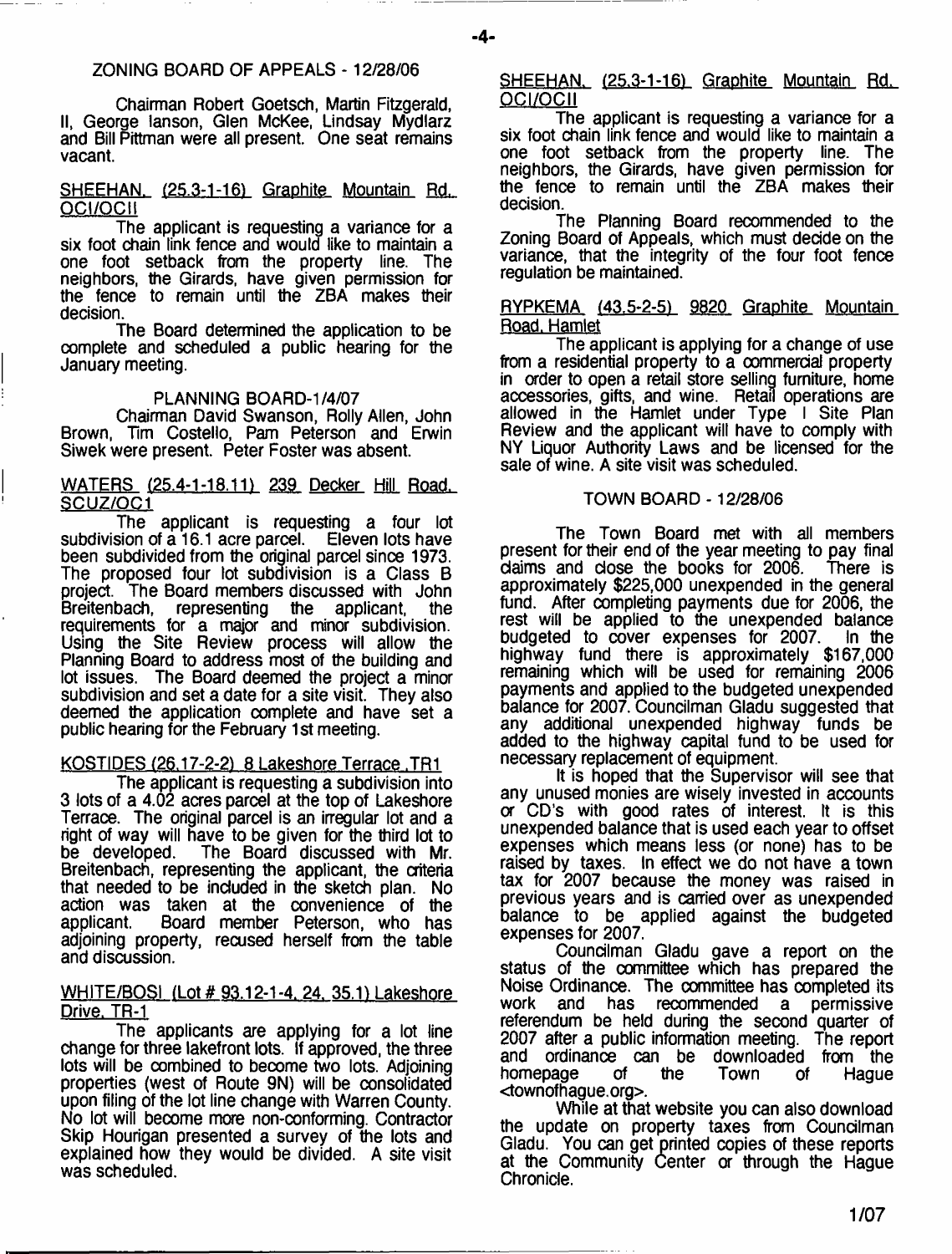The Town met with all members present for their organizational meeting and passed the resolutions necessary to designate an official depository (TD Banknorth in Bolton Landing), newspaper (Glens Falls Post Star), mileage reimbursement rates (\$0.38 per mile), petty cash funds and yearly contracts with the Fire<br>Department, American Legion, Veterinarian, Department, American Legion, Veterinarian, Senior Citizens, etc for services. The salaries Senior Citizens, etc for services.

and wages for all Town employees were set. Appointments made Supervisor - Art Steitz, Records Manager - Deborah Manning, Zoning Enforcement Officer - Cathy Clark, Town Naturalist - David DeFranco, Community Center coordinator - Bertha Dunsmore, Animal Control - Linda Benway, CARE program - Edna Frasier and Bertha Dunsmore and Town Attorney - Dominick Viseardi.

Also David Swanson and Robert Goetsch to continue as chairmen of the Planning<br>and Zoning Board respectively. Cathy Clark and Zoning Board respectively. was appointed to the Town Park Commission with continuing members, Marty Brown and Michelle Gautreau.<br>The Board

also approved the Procurement Policy which is required by law. Council member Frasier has been vigilant about Board adherence to the policy.

#### TOWN BOARD MEETING - 1/9/07

Supervisor Dan Belden and Town Board members Art Steitz, Dick Gladu, Edna Frasier and Tom LaPointe were all present.

A moment of silence was held for Petey Michael.

Committee Reports:

Assessor/Justice - Councilman Gladu explained that there had been questions about the differences in the tax assessment forms for Ticonderoga and Hague from people who own property in both towns. With two different rates of assessment, different counties and different formats in tax bills it points out that the tax statements can be misleading.

Buildings & Grounds/CC - Councilman LaPointe will get quotes on replacing the hallway and bathroom floors.

Fire - Councilman LaPointe reported on attending the meeting of the Hague Volunteer Fire Department and was "very impressed with their setup". He said they made 103 calls on the fire trucks last year and have \$2 million worth of They recently expended nearly \$8000 for a safety certification program which will allow the volunteers to attend to any emergencies at the sewage treatment plant. Some volunteer fire departments are looking into offering pensions in order to entice more volunteerism. Bolton is one such town and they will be looking at their plans.

Planning/Zoning/Stormwater - Cathy Clark presented her zoning report to the Town Board. She noted that when a code violation is brought to her attention she merely follows the necessary regulations that may require review from multiple agencies. She also noted quite an increase in permit activity which requires a lot of work. For 2006, 97 land use development permits were issued (65 in 2005); 18 site plan reviews (10 in 2005); 20 variances (7 in 2005); 12 subdivisions (6 in 2005); 20 wastewater permits (15 in 2005) and 1 wastewater variance each year. We note that is 64 more permits issued for a 62% increase. Supervisor Belden reported on current projects and applications with regard to stormwater and sedimentation.

Recreation/Promotion - Councilman LaPointe presented a request from Dave Dunn of the Chamber of Commerce for a tent for the Hague Winter Weekend. The Board wanted to rent before considering any purchase. They approved a motion to rent a 40x60 tent and the Highway Department will help put it up.

Sewer District  $#1 \& H2$  - The APA feels wetlands are involved in the Friends Point area and the Town has to wait for the APA determination in order to continue the application process.

Transfer and Recycling - Councilman Steitz will meet with Scott Olsen on the 19th to be introduced to the new Casella representative.

Under unfinished business, the Board:

1. Appointed Martin Fitzgerald, II as deputy of the Zoning Board of Appeals, John Brown as Clerk of the Planning Board and Roily Allen as deputy of the Planning Board.

2. Agreed to readvertise for the vacancy on the ZBA.

Under new business, the Board:

1. Appointed a committee for the 9N walkway. The members will be Jim O'Toole, Art Hatfield, Rudy Meola, Graham Bailey, Mary Lou Doulin, Tom LaPointe & Dan Belden. Tom will set up and chair the first meeting and then the committee can pick its own chairman.

2. Discussed the positions of director of the museum and Town historian. The Hague Historical Society will take care of any museum position. The Supervisor has the authority to appoint an historian.

3. Heard that the grant was closed on Hague Brook with \$55,000 left in the grant.

4. Learned that they may need a private auditor to do the books if they want them audited since the State Audit and Control is focusing on auditing school districts. The last audit of the Town books was in 1996 so they may write to the State and try to get them to audit them.

5. Learned that the Supervisor has set up a new money market account for the Town with \$15,000 for the new sewer district. 10% has to be set aside in a capital fund. The capital fund has been paid back for sewer district #1.

For any additional information on any Town meeting, you can get a copy of the minutes from Town<br>Clerk, Debbie Manning or go to Clerk, Debbie Manning or go <[http://townofhague.org/townofhague/Departments/CI](http://townofhague.org/townofhague/Departments/CI%e2%80%a8erk/ClerkHome.htm) [erk/ClerkHome.htm>](http://townofhague.org/townofhague/Departments/CI%e2%80%a8erk/ClerkHome.htm) then dick on "Town Board Minutes".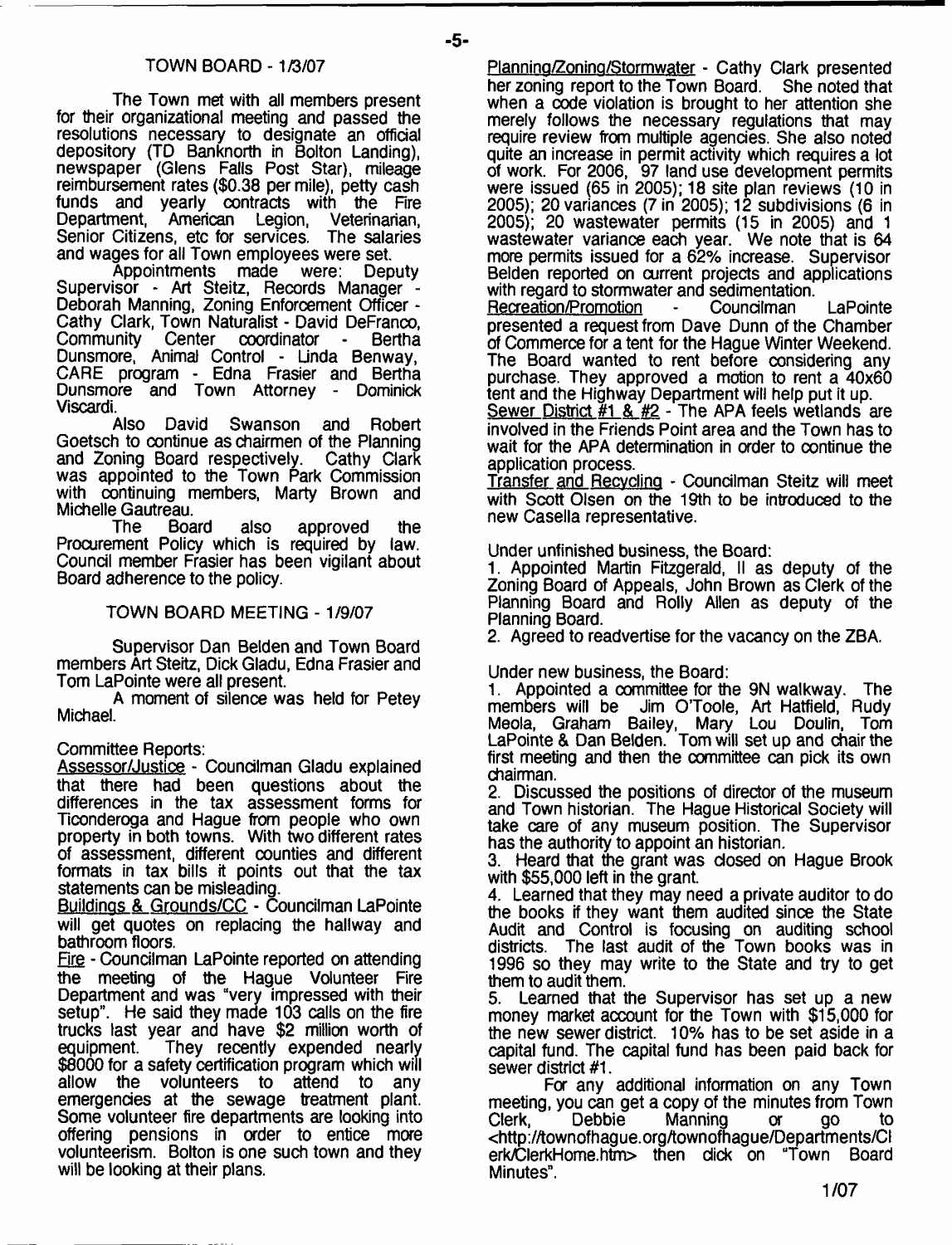### *'Hague (Memory***<sup>T</sup>** *'ree*

- **6**-

Donations to the Hague Memory Tree have been made in memory of, or in honor of, the following people:

Ralph Aiken, Pauline Allison, Arthur Anisansel, Dorothy Anisansel, Laura Archibald, Les [Archibald, Barnaby Family, Mary Beadnell, Esther Belden, Maud Belden, James Belden, Joan Belden, James Belden , Ester Belden, Morgan Belden, Gerald Belden, Charlie Belden, Maud Belden, Mabel Belden, Herb Belknap, Jack B. Bell, Leatha Bennett, Eli Benway, Victoria. Ben way, MC Beste, Winifred "Winnie" & William "Bill" Blair, James Bly, R.J. Bolton, Mam Bolton, Pauline Bolton, Doris Bolton, Jack Bolton, Frances Boomhower, John M. Braisted, James H. Braisted, Helen K. Braisted, Jody Braisted, Brink Family, Catherine Brock, Louis Brock, [Charlotte Brock, Jim Broderick, Margaret Broderick, Arlone Brown, Jack Brown, Punky Brunsell, Bob Bryant, Jane Carpenter, John Carpenter, John Carpenter, Jr., Harold Carpenter, Richard S. [Carpenter, Zella Carpenter, George N. Carter, Ruth Carter, Roland Carter, James Edsel Case, Edward Cassidy, Phyllis & Tony Ciarlo, John Costello, John M. Costello, John B. Costello, Lucille Costello, Irene Coveney, Edward Hubley Crabbs, Eliza Hamilton Crabbs, Edward Hamilton Crabbs, Bertha Reiff Crabbs, David Dent Crabbs, John David Crabbs, Bruce Craig, Alison Craig, Charles Cronin,

Roland Dame, Ryan D'Avignon, Steve Davis, Queenie Sanderson Davis, Herman Davis, Betty Decker, Clifford Decker, Emerson Decker, Mary Jane Decker, Wilbert Decker, Ervin DeGraff, [Gene Denno, Marion Denno, Geneva Denno, Bob Denno, Westill Densmore, Louise Densmore, Elizabeth C. Densmore, Willard H. Devenger, Myrtle L. Devenger, Ezra Devenger, Frederick S. Dickson,III, Kenneth Drake, Thelma Drake, Bertha Dunsmore, Merritt Durgy, Samuel Eannace, Mildred Eddy, Dr. Fred Eggers, Charlotte Elliott, Elinor Engler, Dottie Engler, Howie Engler, John Fadding, Herman Fish, Floyd Fish, Charlie Fish, Helena Fish, Jane Fitzgerald, Jean Fitzgerald, Barb Fitzgerald, Eric Fitzgerald, Ginny Fitzgerald, Marilyn Frank, Dale Frasier, Mitchel Frasier, [Clifford Frasier, Mary A. Frasier, Elaine Frasier, Chet Frasier, Slip Frasier, Geraldine Frasier, Carl Frasier, Veril Frasier, Samuel R. Frasier, Frasier Family, Donnie Galusha, James L. Galusha, Nellie [Galusha, James I. Galusha, Helen Galusha, Denis J. Glennon, Dee Goodrich, Ronald K. Graser, William F. Grimm, Helen Haughey, William Hebbert, Dorothy Henry, Debbie Bly Hicks, Marion & [George Hudler, HVFD,

Pat Inzero, Bessie & Louis Johnson, Curtis Jordon, Margaret Jordon, John J. Kennedy, Laird Family, Florence Lambert, Mary "Libby" Landers, John Landers, Jr. , Rev. David Lawrence, Ruth Loustalot, Clifford Lund, Robert MacWilliams, Margaret MacWilliams, Eber Masten, Bessie Masten, Bill Mathews, Betty Mathews, Norma Megow, Ludolf J. Megow, Irene Megow, Janice! Michael, Petey Michael, Aaron Middleton, Alvin Middleton, Beatrice Middleton, Emma Middleton, Leonard Middleton, Walter Middleton, Lee Miller, Madeline Minnow, Mike Minnow, Mabel Mitchell, Ursula Montbriand, J.B.Morse, Doris Morse, Robert Nelson, Bob Palandrani, PAPA, Grace! Patchett, Nelson Patchett, Janet U. Perreault, Louise Barnett Prentice, Brian Price, H. Stewart Price, Grace Grimm Price, Katherine Mills Price, Ludo Ramagli, Connie Ramagli, Martha Kuck Reiff, Frank Rives, Melicent Rives, John Roos, David Rosbrook, Wesley Ross, Leroy Ryder, Daniel [Sanderson, Sierra-Rose Santaniello, Theodore J. Santaniello, Camille Santaniello, George N. Savage, Erto F. Schoder, Leroy Scott, Sarah Scott, Elizabeth C. Skahan, Elizabeth "Corbee" [Skahan, Florence Smith, Shirley Smith, Johnny Smith, Bessie Smith, Fred Smith, Edith Smith, Mabel Barnett Smith, Richard Stormer.Sr., Bob Stout, Carl Sunderland, Frank Swinton, Trudeau Family, Mildred Tuminsky, Unde Dale, Jay A. Urice.Sr., Marguerite N. Urice, George N, Urice, IJeane A. Urice, William & Anne Van Kleeck, Hatch Van Kleeck, Marion Van Kleeck, Hanki Vickerson, Julie & John Vickerson, Pete Ward, Leonard Wells, Margaret Wells, Bob Wotton, Betty ttWotton, Gabriel Wright, Grace Yacovone, Doug Zeyak, Sharon Zeyak<br>™աստաստատաստատաստան

*We do not remember days, we remember moments.*

**Cesare Pavese (1908 - 1950)**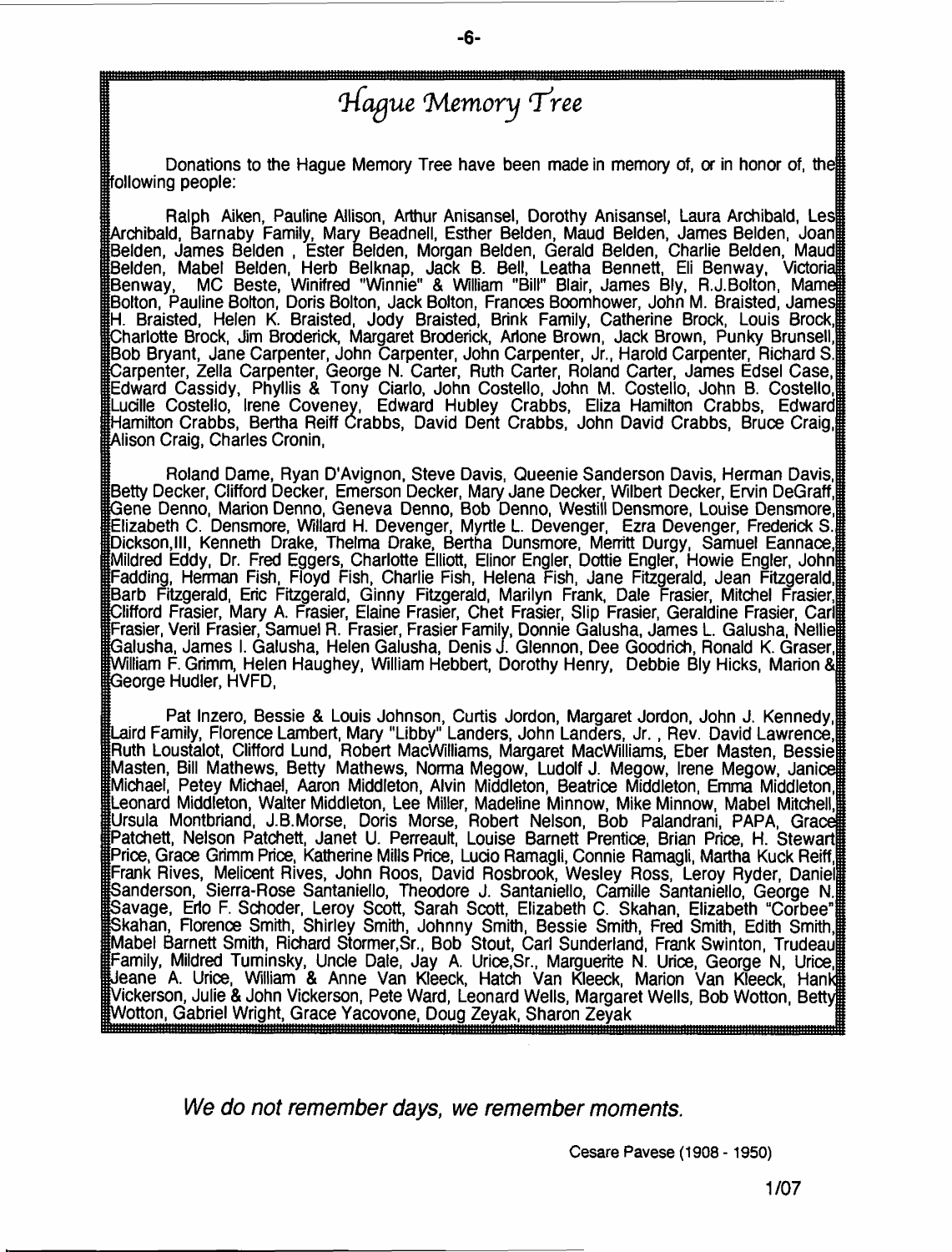# *- S O U b J V I b J G S -*

BORN: A son, Andreson Drew Krauss, on December 11, 2006 to Jimmy and Kelly Krauss,<br>Morristown New Jersey. Anderson's great Morristown New Jersey. grandmother, Helen Schoder, resides in Hague during the summer months. (Note his initials.)

BORN: A daughter, Madison Ruth Yohanan, on December 14,2006 in Hoboken, New Jersey to Laura Lee and Tom Yohanan. Grandparents are longtime Silver Bay summer residents, Ralph and Julia Ketcham.

ENGAGED: Jennifer Behr and Jordan Wilson, both of Charlotte, VT. Jenny is a lifetime summer resident of Hague and is the daughter of Betsey Engler Barton of Hague and Chatham, NJ and Tom Behr of Millington, NJ and Feltzen South, Nova Scotia. Jordan is the son of Jan<br>Wilson of Essex Junction, VT and Gregg Essex Junction, Wilson of Burlington, VT.

DIED: Patricia Morgan of Marblehead, MA on December 13, 2006.:

DIED: Janice Peterson "Petey" Michael, of Savannah, Georgia and Friends Point, Hague on December 19, 2006. She is survived by her husband J. Graham Michael and three daughters, Deborah Graham of Seattle, WA; Lindell Donnelly of Sammamish, WA; and Susan Rogers of West Chester, PA along with 9 grandchildren. A memorial service will be announced later.

CONGRATULATIONS: To Ted Santaniello who graduated from SUNY Plattsburgh in December with a BA in Psychology and a minor in Personal Training. For the fall semester he was on the Dean's List with a 3.70 GPA. Ted is a certified personal trainer and has completed high school coaching courses. Ted is conducting Adult Fitness classes at the Lee Taft Speed<br>Academy located in Queensbury at the Academy located in Queensbury Adirondack Sports Academy (the Dome).

CONGRATULATIONS: To Abby Gurney, whom we missed in our last report, for her achievement of First Honors in Grade Seven at the Ticonderoga Middle School.



#### CHRONICLE REACHES WORLDWIDE

We received a letter from Australia in our mail last week. It was from Ellen and Tom Whelan who summer in Hague and live in Healesville, Victoria, Australia the rest of the year. They enclosed our Hague Chronicle donor receipt and explained that it had been attached to their December issue. The receipt made it around the world to Australia and back. It's a small world, and you never know where you will find a neighbor! John & Ann Barber John & Ann Barber

#### GOOD TO HEAR

And we have more reports of neighborly acts. Last month we reported showshoes missing from a Silver Bay property. It turns out that a concerned neighbor thought it was a misplaced UPS package and took it to the Silver Bay General Store for safekeeping.

In another incident, the Hague Chronicle publisher left her purse in a shopping cart in the Walmart parking lot. Judy went to pick it up the next day after a call from Walmart that a customer had turned it in. Everything was intact -including aedit cards, cash, and cell phone.

Thank you to all these honest and helpful folks for their caring acts.

#### DID YOU KNOW?

In the 1890's there were several hotels operating in Hague and most of the guests arrived by steamboat.

Hague was known as "Rochester" during its first year as a town.

Portions of the towns of Hague and Bolton were taken to create the town of Horicon.

The Northern Lake George Resort was once called the Chief Uncas Inn.

Graphite was once a thriving settlement with its own schoolhouse, a social hall and stores.

In 1928 the first class graduated from Hague Central School.

These and many other facts will be part of the exhibits planned by the Hague Historical Society in the newly renovated museum which<br>will open next spring. The Historical Society The Historical Society would like to hear from anyone with artifacts or pictures relating to the hotels, Graphite or schools. Contact Judy Stock at 543- 6517 a email <[haguejudy@nycap.rr.com>](mailto:haguejudy@nycap.rr.com).

**1/07**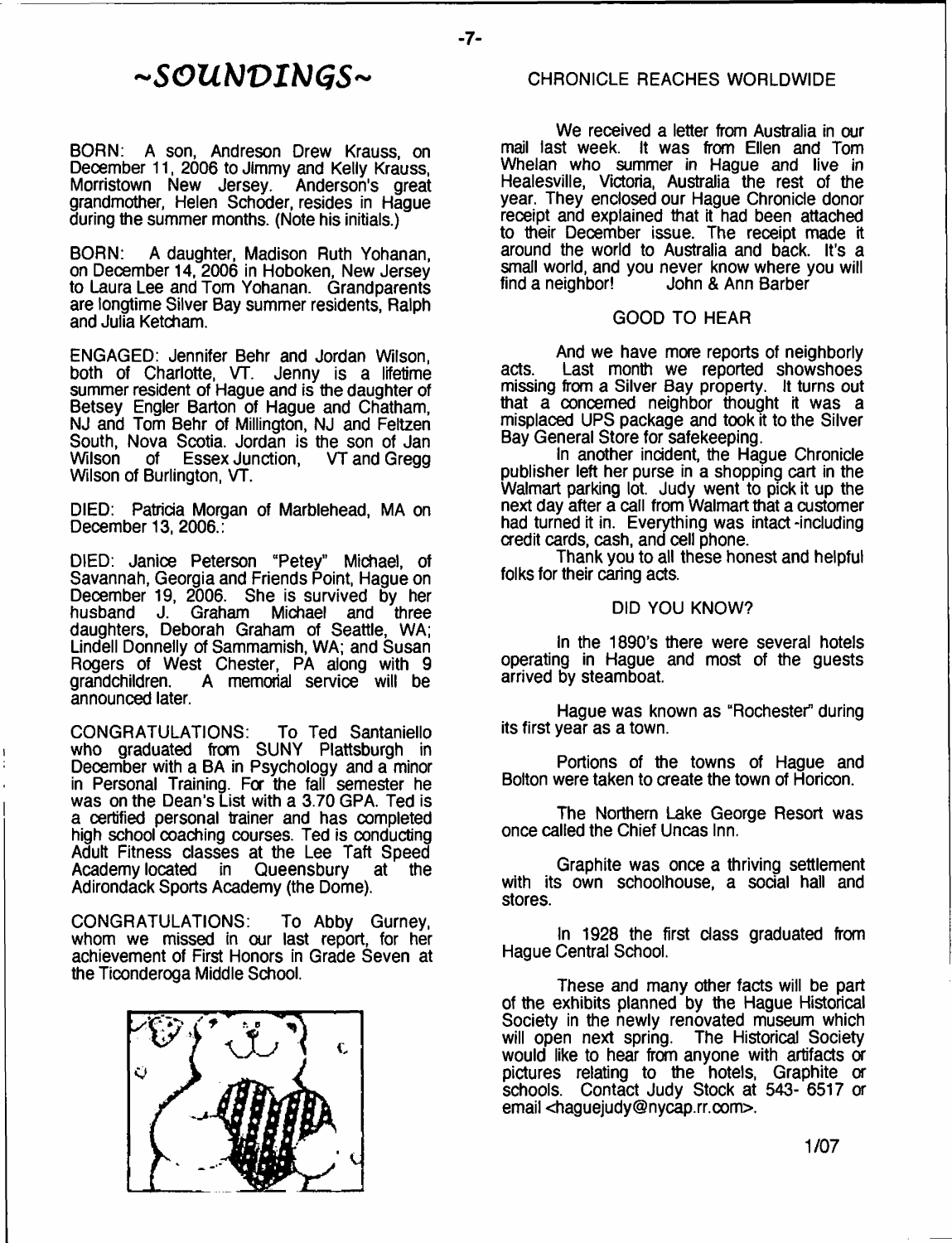## **WEflTW'E'R** *'lfOTJ'ES fry Joftnne (DeTranco*

- **8**-

#### Dec 15 2006-January 13, 2007

We have a lot of weather notes to report this month. First, the December report. Then<br>2006 yearly statistics, and record breaking 2006 yearly statistics, and January 2007 temperatures. Lastly a preview of what forecasters see for the remaining winter.

The weather word for December 2006 was WARM; the warmest on record with an average temperature of 32.7 degrees. (7.6 degrees above normal). It was also the 2nd least snowy December on record. On Saturday, December 30, Hague received about 3" of snow but roads were only slippery in the morning until about noon when it cleared. New Year's Eve we saw freezing rain after midnight that iced over the roads, causing many cars to slide off roads. think of December 2006 as a gift. I did not need my winter coat, scarf, hat, gloves or boots every time I went out the door! It was enjoyable to be outside- not usually the case in December!

Moving on to 2006 weather statistics, the Post Star described "the year's weather as WET and WARM; to be exact the 6th warmest year on record, with an average temperature of 47.1 degrees, according to North Country Weather Manager Jeremy Davis." The warmest recorded temperature for 2006 was 96 degrees on August 1. There were 48.81 inches of precipitation - the 2nd wettest year on record. (The wettest being 1983 with 54.94"). A total of 43 inches of snow fell in 2005-06 winter which was 22.2 inches The warm temperatures are attributed to a solid El Nino which is the warming of ocean waters off the South American Pacific coast. Usually El Nino peaks around Christmas time.

The first 13 days of January have continued the warming trend, peaking on Saturday, January 6 with record-breaking temperature of 66 degrees. The previous high temperature record for January 6 was 49 degrees set in 1949. The record high for the month of January was 64 degrees set in 1995. It was a great day to get outside and enjoy. I saw 2 men wheeling their golf bags on the turf at Ticonderoga Country Club. Heavy rains moved in late January 7 into Monday, January 8. Flood warnings were issued but none occurred in the Hague vicinity.



All this warm weather has many people wondering about global warming and about our<br>Lake- Will it freeze this year? Check out Lake- Will it freeze this year? Check out<br><www.northqueensburvfire.org>. Look for [<www.northqueensburyfire.org>](http://www.northqueensburyfire.org). Lake George Ice. They keep a record of icein/iceout dates back to 1907-08. In 1918-19 the Lake did not freeze. In 1920-21 it didn't freeze until Feb. 12th. In 1931-32 it froze Feb. 29th. Last year the Lake only partially froze on Feb. 18th.

If you are an ice fisherman, pray for that cold Arctic air and for daytime winds that will speed the transfer of the warmth stored in the lake into the air! As for me, I'm going outside to pick the pussywillows that popped out this week. Winter can come anytime it wants - 1 am ready. I have stored up the warmth!



### LARAC

The Lower Adirondack Regional Arts<br>Council (LARAC) has announced that  $(LARAC)$  has announced that applications are available for vendors for the June and Fall festivals. They are also seeking artists and craftspeople who wish to sell their work in LARAC's year-round gift shop located at 7 Lapham Place in Glens Falls.

The next exhibit in the Lapham Gallery will be "Teachers are the Heart of the Arts" from January 26th through February 24th. On the LARAC website daily area events for workshops, classes, exhibitions and other programs are detailed and provide an excellent resource for activity planning.<br>For more int

information see <[www.larac.org](http://www.larac.org)> or call 518-798-9122.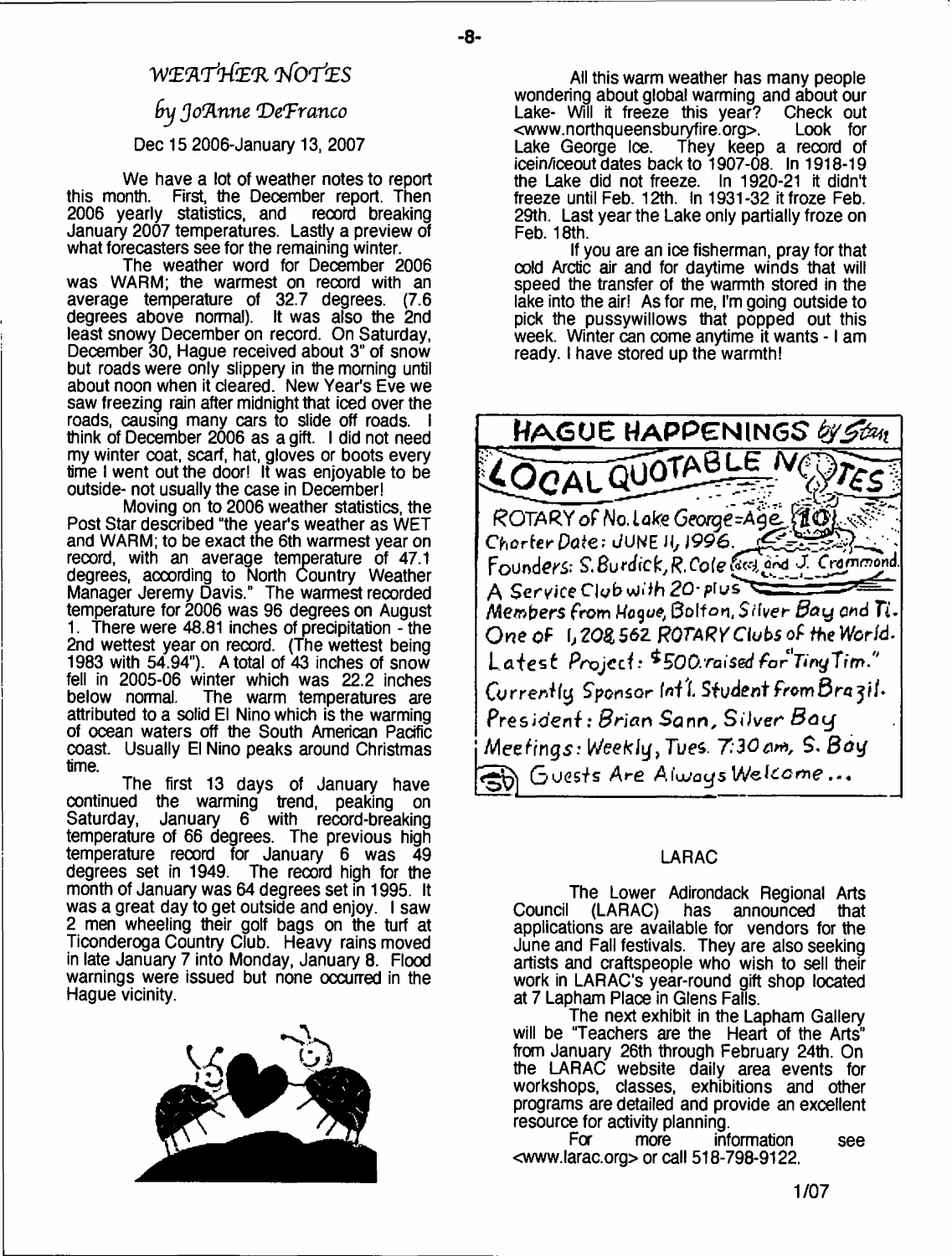# NATURE NEWS  $b$ y *Nancy* Wotton Scarzello

- **9**-

#### Weeds in Winter

As a plant-lover, and one who loves to walk among them and experience their beauty, a person might think that 1 have a pretty bleak time of it in the dead of winter. But this is far from the truth as this seasonal cycle offers much to the eye. Trees, bare of their leafy cloaking, reveal their structure and design like pen-and-ink line drawings against the backdrop of white snow. A perfect opportunity to get to know the trees without having to depend on leaves for identification; we can learn to recognize them by their silhouettes against the sky; their bark patterns; and their branch and twig configurations. It really is not difficult at all and a terrific, user-friendly, book I can recommend is, *"The Tree Identification Book"* by George W. D. Symonds. It's a "photographic field trip designed for easy reference" and can be used any time of year because it includes not only tree shapes, bark, branches and twigs but also leaves, fruit, flowers, cones and nuts  $\sim$  anything you come across tree-wise you can find in there.

Trees are not the only pleasure to be found in winter walks. I find this a perfect time to find many plants by noticing their brown, dried stalks and flowers. There is even a good identification book on them as well, *"Weeds in Winter"* by Lauren Brown, with easy to recognize line drawings of the dried plants with dose-up details of seeds, seed pods and dried flower tufts to help the process. I take note of dried Ostrich Fern fronds to mark the location where I'll find those fiddleheads to collect and eat in early Spring, or where the dead burdock stands to keep the dog from brushing up against it and avoiding a tedious time pulling burrs out of tangled, matted fur!

One of the neatest things to find are the  $g$ oldenrod galls  $\sim$  mahogany colored, golf-ball sized growths on the stems of dried goldenrod plants. These are caused by the Goldenrod Gall Fly<br>(Eurostra solidaginis) who has no impact has no impact whatsoever on humans, nor does it hurt the goldenrod plant *(Solidago canadensis).* The fly's entire life is centered on the goldenrod and mating, period. The Goldenrod Gall Fly, a small fly only 5 millimeters in length, mates in the spring. The female then injects her eggs into the stem of a goldenrod with her ovipositor (an egg-laying tube extending from her abdomen). About 10 days later, sometime in June, the fly larvae hatch and immediately begin to eat from inside the goldenrod stem.



The saliva of the larvae contains a chemical stimulant which causes starch to convert to sugar, resulting in an excess of food material in the plant, which in turn stimulates the plant cells to enlarge and multiply. The plant then grows abnormally, creating a golf-ball sized ball on the stem for the larvae to live in. When fall approaches, the goldenrod stem and gall become hard and brown, and each larva will dig an escape tunnel to leave the gall when it is time, but for now seals it over until it is ready to use in the spring.

During the winter, the larva will produce another chemical in its body similar to anti-freeze, to keep its body from freezing and dying in oold weather. Then in late spring, each larva enters frie pupal stage and develops a balloon-like bladder that it uses to push through the end of the pupa case when it hatches into an adult. It then crawls to the end of the exit tunnel (the one it dug last fall) and by inflating and deflating the balloon bladder, breaks the seal and emerges into the world to begin the cycle again. Close inspection of a dried, brown gall will tell you if the tiny larvae is still there: if the seal is not broken then it is still inside growing; if a tiny hole is found, then the fly is gone and the home abandoned.

The Goldenrod Gall Fly has many predators that depend on it for food: parasitic wasps; several spiders; birds such as chickadees, goldfinches, wild turkeys and downy woodpeckers who will seek out the galls and break them to get to the tasty treat inside  $\sim$  the larvae. So, snow or no, I still find a walk outside exciting, refreshing and full of things to be curious about in the plant world